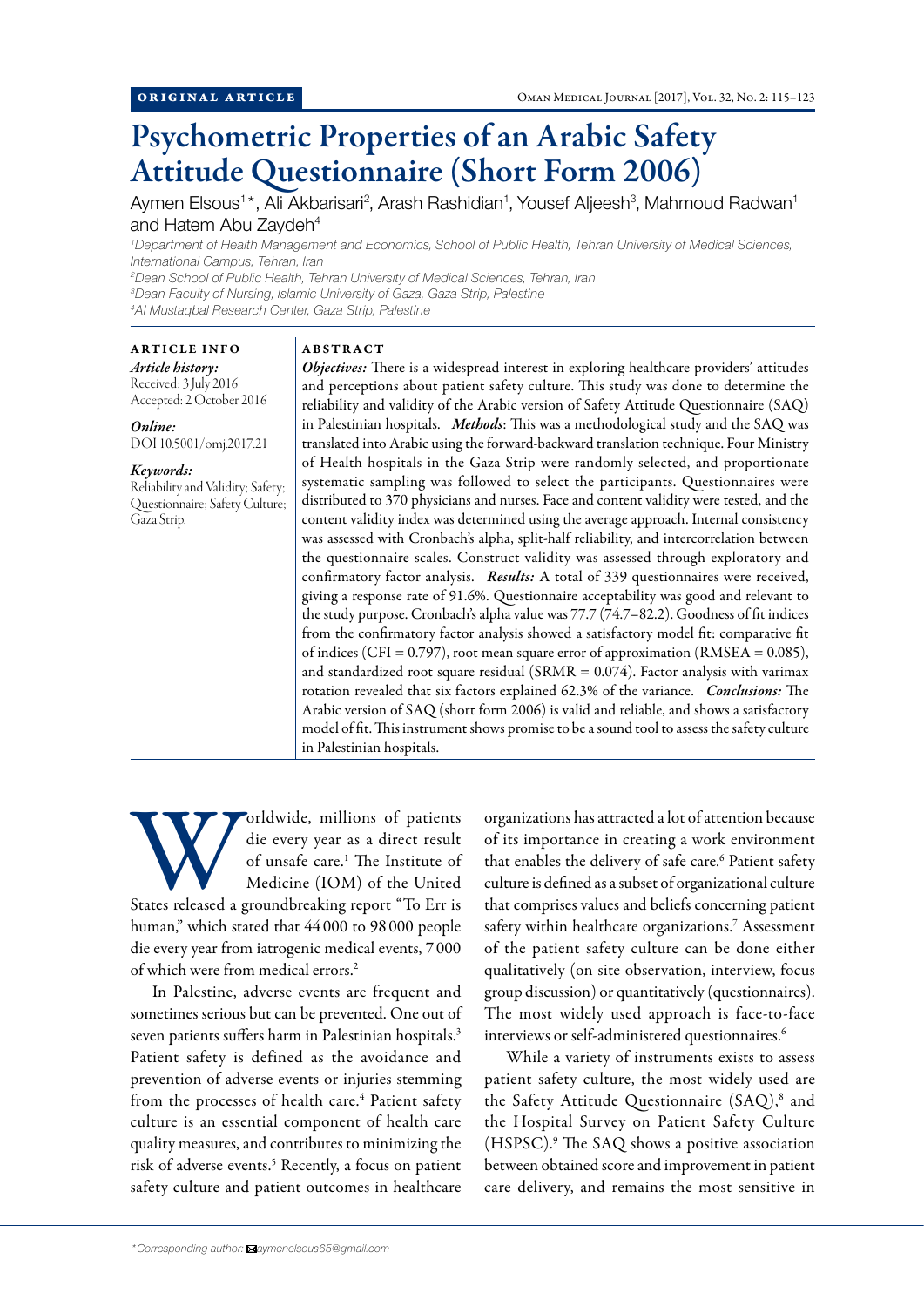evaluating safety culture.<sup>10</sup> The SAQ is recommended by many authors.<sup>8,9,11</sup>

The SAQ was cross-culturally validated in different languages including English,<sup>8</sup> Swedish,<sup>11</sup> Turkish,<sup>12</sup> Dutch,<sup>13</sup> and Norwegian.<sup>14</sup> All these studies have shown that the SAQ possesses good psychometric properties in different languages. The SAQ intensive care unit (ICU) version was translated into Arabic by Hamdan<sup>15</sup> and was tested only for internal consistency in which Cronbach alpha ranged from 0.59 to 0.75. He suggested further revision of his translated tool. We aimed to translate the SAQ (short form 2006) into Arabic and broadly test its psychometric properties to present a validated tool to Palestinian hospitals.

## METHODS

The SAQ was developed to measure healthcare workers attitudes regarding safety climate. The instrument was refined from the Intensive Care Unit Management Attitudes Questionnaire  $(ICUMAQ)<sup>16</sup>$  which was derived from the Flight Management Attitudes Questionnaire (FMAQ).17 SAQ was based on two conceptual models: the Donabedian model for quality and the Vincent framework for analyzing risk and safety.18,19 We used the SAQ (short form 2006) developed by Sexton et al,<sup>8</sup> which comprises of 32 items constitutes six dimensions: teamwork climate, safety climate, job satisfaction, stress recognition, working condition, and perception of management, the latter of which is measured on two levels: hospital management and unit management level.

Modifications were made to the SAQ Arabic version (SAQ/AV). Items 33–36, were not part of the original SAQ scale because they are not standard items and have been used because they were relevant for the purpose of our future research project. Item 36, "communication breakdown that lead to delays in delivery of care are common", was added to working conditions, and item 29 "the levels of staffing in this clinical area are sufficient to handle the number of patients" was moved to working conditions from perception of management because within the Palestinian culture these items are considered to be fundamental to workplace safety.

The SAQ used in this study of validity and reliability thus comprised 32 items divided into six dimensions, which was previously mentioned. Items 14, 33−35 were excluded from psychometric analysis because they are not part of the original instrument. Items 33−35 describe hospital safety behavior. Items 2, 11, and 36 are reverse scored and SAQ items are scored on five-point Likert-type scale with response choices of disagree strongly =  $1$ , disagree =  $2$ , neutral  $= 3$ , agree  $= 4$ , and agree strongly  $= 5$ .

Permission to use the original SAQ was obtained from the Center for Healthcare Quality and Safety, University of Texas, US. It was downloaded from https://med.uth.edu/chqs/surveys/safety-attitudesand-safety-climate-questionnaire/. The translation process followed the guidelines of the Agency for Healthcare Research and Quality, which comprises of seven steps.<sup>20</sup>

The SAQ (short form 2006) was given separately to two independent professional translators who were native Arabic speakers, fluent in English, and had health experience. The two resulting translations were sent to colleagues in the health sector with experience in survey development. The translations were carefully reviewed for discrepancies before signing off the final draft of the Arabic SAQ. It was then sent for backward translation to two independent translators who had never seen the original questionnaire. Back-translation method is preferred because it gives an indication of semantic equivalence and can enhance the validity of SAQ.

The SAQ/AV was delivered to six nurses and six physicians for face validity. They were asked to evaluate the appearance of the questionnaire in terms of readability, consistency of style and formatting, and the clarity of the language used. Where statements were not easy understandable, they were asked to rephrase them.

Content validity was undertaken to ascertain whether the content of the questionnaire was appropriate and relevant to the study purpose. A convenient sample of 13 academics and health experts received the SAQ/AV to rate items for content validity. The raters had to meet at least one of three criteria to be chosen: knowledge of the English language; experience in the field of patient safety or previous participation in research involving the translation and validation of scales. The raters were independently asked to rate the relevance of each item to the related domain using the four points Likert scale:  $1 = not$  relevant,  $2 =$  somewhat relevant,  $3$  = quite relevant, and  $4$  = highly relevant. Researchers in favor of this scale indicated that

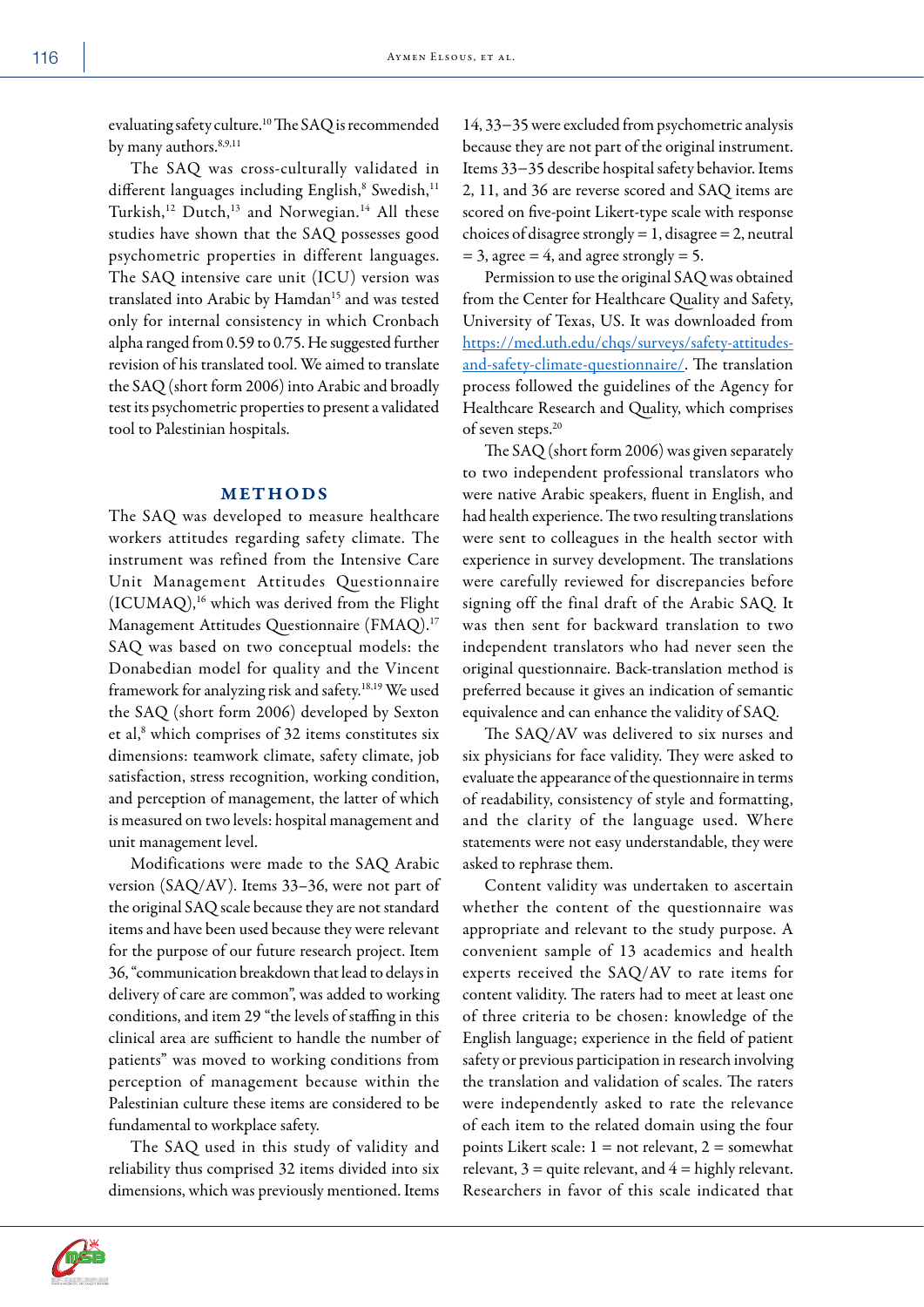rating of one and two considers "content invalid" while rating of three and four considers "content valid".21 Nine raters responded, and item content validity index (I-CVI) and scale content validity index (S-CVI) were determined accordingly using the average approach (CVI/Ave).This approach estimated CVI as proportion of items that received a rating of three or four by the raters. The formula for I-CVI was:

$$
I-CVI = \frac{\text{number of judges rated 3 and 4}}{\text{Total number of judges}}
$$

To verify inter-rater agreements, many statisticians recommended the Cohen coefficient Kappa (k).22 It represents the proportion of agreement after chance agreement is removed, and ranges from  $-1$  to  $+1$ .

The construct validity was assessed through confirmatory and exploratory factor analysis (EFA) by a means of survey. Confirmatory factor analysis (CFA) was performed using IBM AMOS software version 22. With CFA, the researchers calculated the following indices to assess goodness of fit: comparative fit indices (CFI > 0.90),<sup>23</sup> standardized root square residual (SRMR <  $0.08$ ),<sup>23</sup> root mean square error of approximation (RMSEA <  $0.06$ ),<sup>23,24</sup> Tucker Lewis Index (TLI close to  $0.95$ ),<sup>24</sup> and its 90% confidence interval (CI).

The EFA was performed through factor analysis in SPSS Statistics (SPSS Statistics IBM Corp., Armonk, NY) version 20. The suitability of the data for carrying out such analysis was tested using the Bartlett test of sphericity and the Kaiser-Meyer-Olkin (KMO) statistic test.

The reliability of SAQ/AV was tested through measurement and assessment of internal consistency with Cronbach's alpha value. Moreover, intercorrelation between SAQ/AV scales was tested with the Pearson correlation and half split technique was determined by measuring the intraclass correlation coefficient (ICC) to assess inter rater consistency of the raters. The benchmark for the ICC was as > 0.75 = excellent, between 0.40 and 0.75 = moderate, and  $0.40 =$  poor.<sup>25</sup>

This was a methodological study to evaluate the reliability and validity of the SAQ/AV (short form 2006). There are seven public general hospitals distributed in four Gaza governorates: two in the north, one in Gaza, one in the middle area, and three in the south. In order to have a representative sample from the entire Gaza Strip, four hospitals were selected, one from each governorate. Where a governorate had more than one hospital (north and south), randomization was applied. All hospital inpatient wards were included in the study.

Data were collected from June 2013 to March 2014 by six trained nursing students. The questionnaires were administered by face-to-face interview. The nurses and physicians were provided with information about the study purposes and 15 minutes was enough to complete the questionnaire, similar to Sexton et al.<sup>8</sup> A signed consent form was obtained from the participants.

Numbers of nurses and physicians working in inpatient medical, surgical, ICU, and maternity wards were obtained from hospitals' administrations. Only full time nurses and physicians with at least six months experience were included. The total number of physicians and nurses who met the inclusion criteria were 1295 (45% physicians and 55% nurses). Midwives were part of the study sample because they perform nursing duties.

The sampling method for this study was proportional systematic sampling. We aimed for a representative sample according to the distribution of physicians and nurses in the selected hospitals and within the selected wards. Epi info software was used to determine the sample size with 95% CI yielding an estimated 370 nurses and physicians.

## RESULTS

Of the 370 participants, 339 responded yielding a response rate of 91.6% (68.4% males, 31.6% females). The response rate was similar among nurses and physicians (91.9% and 91.8%, respectively). The average age of respondents was 36±2.6 years. Males accounted for over half of the nurses (54%) and most of the physicians (88%).

Regarding face validity, the majority of reviewers said that the general shape of the questionnaire was organized and well arranged. Moreover, the questions were clear and easy to understand, except for questions 3, 13, and 21. As a result of the feedback, changes were made to these items. In item 3, the researchers added "related to patient care" to clarify the intended meaning: disagreements related to patient care in this clinical area are resolved appropriately. The word "culture" in question 13 was not properly presented, so we added the definition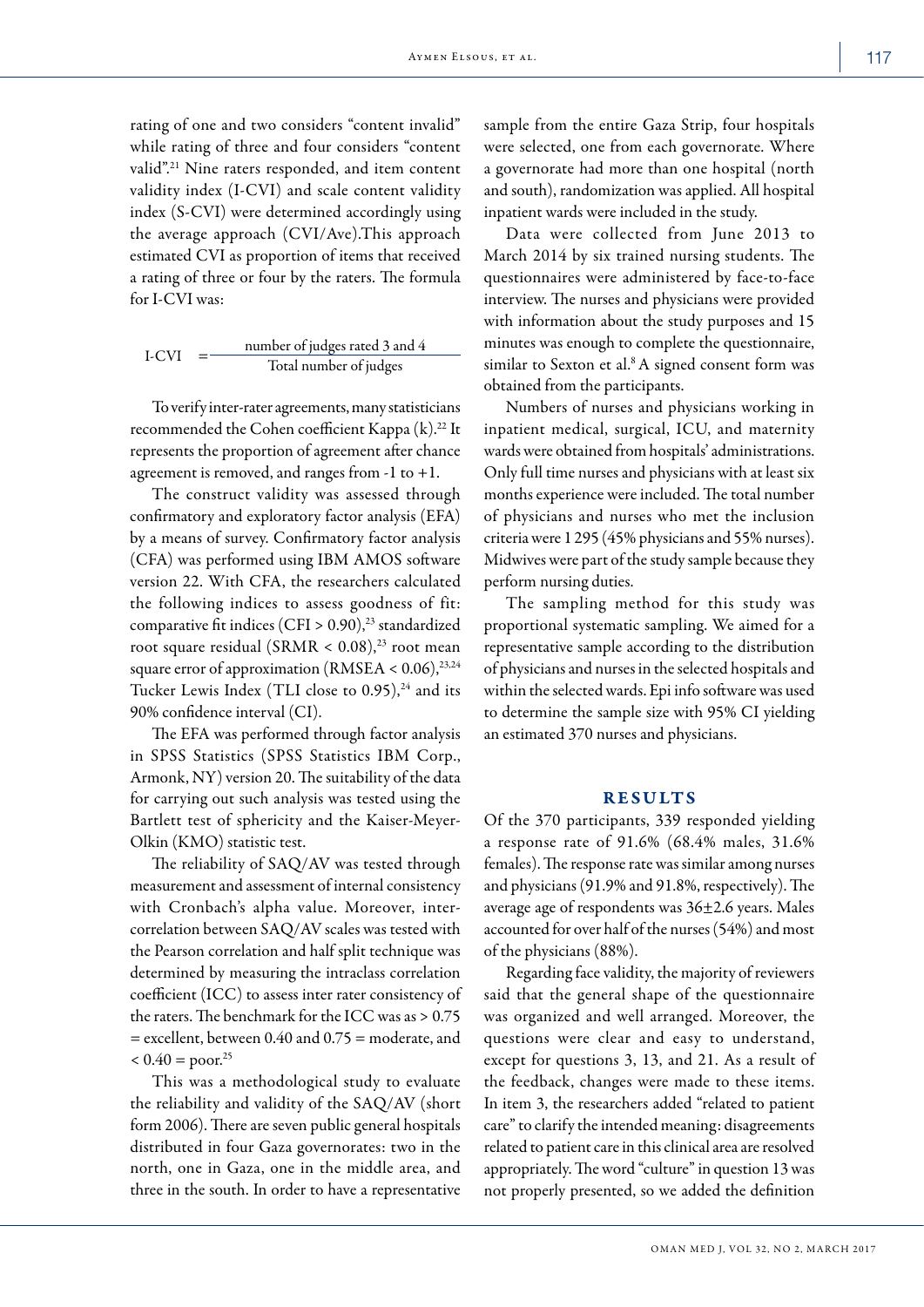| <b>Table 1.</b> Internal consistency of <i>31X</i> asing <i>f</i> upha crombach and han spile technique. |                              |                                   |                                       |            |  |  |  |  |  |  |
|----------------------------------------------------------------------------------------------------------|------------------------------|-----------------------------------|---------------------------------------|------------|--|--|--|--|--|--|
| Dimensions (no. of items)                                                                                | Alpha crombach,<br>$n = 339$ | Half split techniques             |                                       |            |  |  |  |  |  |  |
|                                                                                                          |                              | Guttman split-half<br>coefficient | Intraclass correlation<br>coefficient | $p$ -value |  |  |  |  |  |  |
| Teamwork climate (6 items)                                                                               | 75.5                         | 0.727                             | 0.688                                 | 0.000      |  |  |  |  |  |  |
| Safety climate (7 items)                                                                                 | 76.8                         | 0.852                             | 0.786                                 | 0.000      |  |  |  |  |  |  |
| Job satisfaction (5 items)                                                                               | 80.7                         | 0.884                             | 0.846                                 | 0.000      |  |  |  |  |  |  |
| Stress recognition (4 items)                                                                             | 82.2                         | 0.848                             | 0.834                                 | 0.000      |  |  |  |  |  |  |
| Perceived management (5 items)                                                                           | 78.0                         | 0.927                             | 0.919                                 | 0.000      |  |  |  |  |  |  |
| Working condition (5 items)                                                                              | 76.9                         | 0.799                             | 0.669                                 | 0.000      |  |  |  |  |  |  |
| Items to whole questionnaire                                                                             | 74.7                         | $\overline{\phantom{a}}$          |                                       | -          |  |  |  |  |  |  |
| Domains to whole questionnaire                                                                           | 77.7                         | 0.775                             | 0.846                                 | 0.000      |  |  |  |  |  |  |

Table 1: Internal consistency of SAQ using Alpha cronbach and half split technique.

*p-value was significant at 0.005. SAQ: safety attitude questionnaire.*

of culture in brackets: the culture (shared values and beliefs within organization) in this clinical area makes it easy to learn from the errors of others. Finally, the Arabic word initially used for "fatigue" in question 21 was too vague, and an alternative Arabic word that more closely matched the English intent was used.

For content validity, the CVI/Ave and k were calculated. The I-CVI and S-CVI ranged from 0.77−1.00 and 0.85−0.97, respectively and k for the questionnaire's items ranged from 0.76−1.00 (supplemental file).

The internal consistency of the SAQ/AV was examined through determination of the Cronbach alpha value, the inter-correlation between the scales, and the half split technique. The Cronbach alpha value for entire questionnaire was 77.7 (74.7−82.2). The half split technique showed moderate to excellent correlation as measured by the ICC and the Guttman split-half coefficient. The ICC and the Guttman split-half coefficient of SAQ/AV were 0.846 and 0.775, respectively; and ranged 0.669−0.919 and 0.727−0.927, respectively [Table 1]. The correlation between the SAQ/AV scales was positive, except for stress recognition, and ranged from 0.443−0.736 (*p* < 0.010) [Table 2].

CFA was performed using IBM AMOS 22 on the 32 items of the SAQ/AV (Chi-square = 2 099.947, degree of difference df =  $614$ ). The adjustments made to the 32 items model were satisfactory: Bentler CFI  $= 0.797$ , RMSEA = 0.08, SRMR = 0.074 [Table 3].

Bartle's test of 32 items ( $c^2 = 7345.44$ ; df = 666,  $p = 0.000$ ) indicated that the inter-item correlation was sufficient. The KMO measures the sampling adequacy and was 0.913. EFA was performed with varimax rotation matrix, which extracted six factors and explained 62.3% of total response variance. The first factor consists of 12 questions and indicates the collaboration and teamwork between healthcare workers and the safety environment. This factor explains the bulk of the variability of the original data (32.16%). The second factor comprises of four questions and expresses the job satisfaction among healthcare workers. The percentage of variability in the data interpretation is 10%. The

| Table 2: Mean, SD, and correlation matrix of the SAQ factors. |      |           |            |           |           |           |           |           |
|---------------------------------------------------------------|------|-----------|------------|-----------|-----------|-----------|-----------|-----------|
| <b>Factors</b>                                                | Mean | <b>SD</b> | <b>TW</b>  | <b>SC</b> | JS        | <b>SR</b> | <b>PM</b> | <b>WC</b> |
| TW                                                            | 3.64 | 3.63      |            |           |           |           |           |           |
| SC                                                            | 3.52 | 4.78      | $0.736**$  |           |           |           |           |           |
| JS                                                            | 3.74 | 4.51      | $0.541**$  | $0.588**$ |           |           |           |           |
| <b>SR</b>                                                     | 3.53 | 3.79      | $-0.148**$ | $-0.102$  | $-0.017$  |           |           |           |
| <b>PM</b>                                                     | 3.45 | 4.65      | $0.593**$  | $0.644**$ | $0.614**$ | $-0.022$  | $1***$    |           |
| WC                                                            | 2.93 | 3.90      | $0.443**$  | $0.529**$ | $0.523**$ | $-0.054$  | $0.703**$ |           |

*\*\* Correlation is significant at the 0.01 level (2-tailed). SD: standard deviation; SAQ: safety attitude questionnaire; TW: teamwork; SC: safety climate; JS: job satisfaction; SR: stress recognition; PM: perceived management; WC: working conditions.*

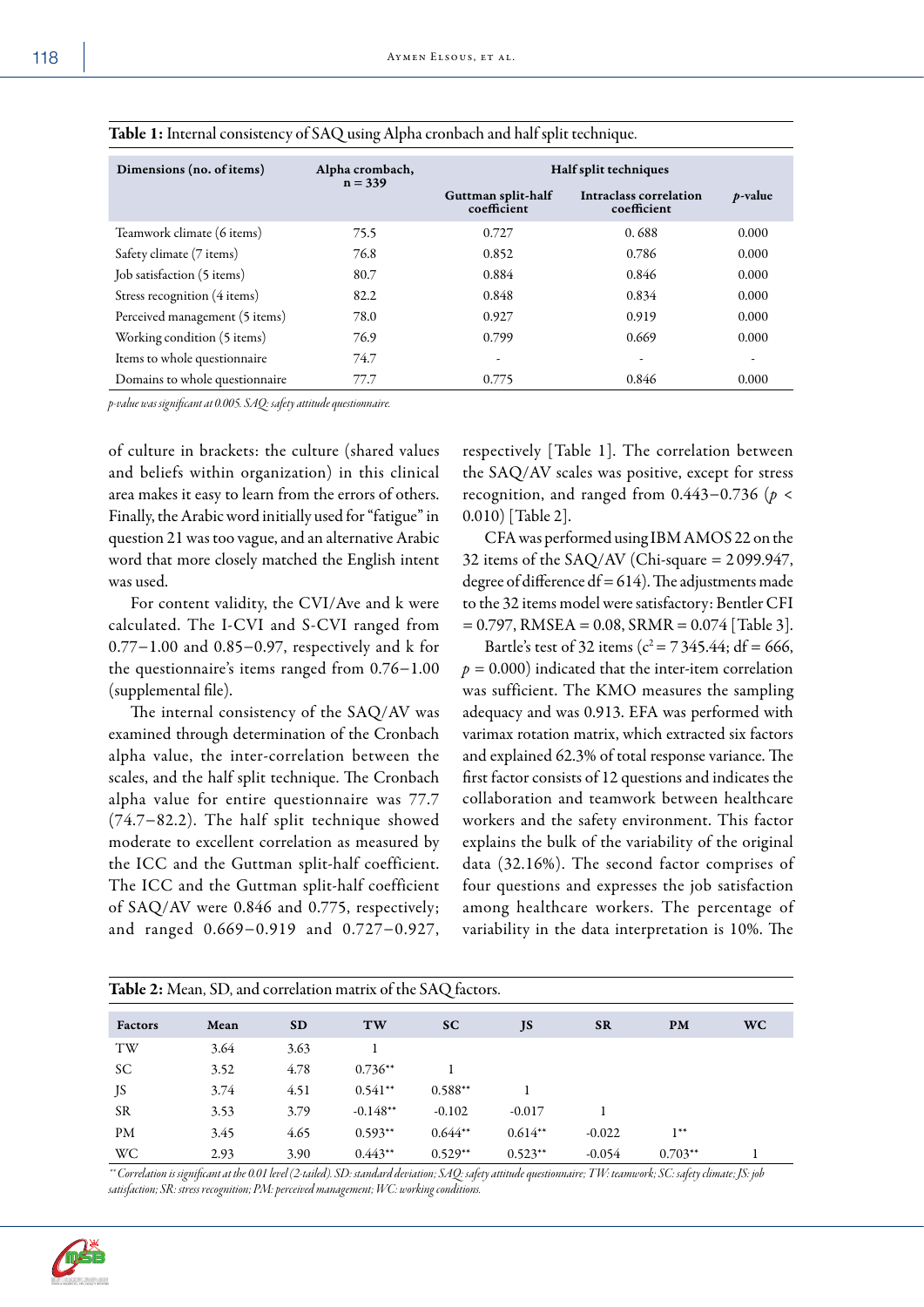| Table 3: Goodness of fit indices for CFA of the SAQ factors. |                 |                 |                   |                                   |                              |                         |                       |  |  |
|--------------------------------------------------------------|-----------------|-----------------|-------------------|-----------------------------------|------------------------------|-------------------------|-----------------------|--|--|
|                                                              | Entire<br>model | <b>Teamwork</b> | Safety<br>climate | <b>Job</b><br><b>Satisfaction</b> | <b>Stress</b><br>recognition | Perceived<br>management | Working<br>conditions |  |  |
| $\mathcal{X}^2$                                              | 2099.947        | 47.744          | 104.052           | 108.997                           | 4.979                        | 724.544                 | 31.104                |  |  |
| <b>CFI</b>                                                   | 0.797           | 0.920           | 0.894             | 0.875                             | 0.994                        | 0.733                   | 0.954                 |  |  |
| <b>TIJ</b>                                                   | 0.780           | 0.866           | 0.840             | 0.750                             | 0.982                        | 0.655                   | 0.907                 |  |  |
| <b>RMSEA</b>                                                 | 0.085           | 0.064           | 0.138             | 0.248                             | 0.066                        | 0.241                   | 0.124                 |  |  |
| <b>SRMR</b>                                                  | 0.074           | 0.046           | 0.056             | 0.082                             | 0.023                        | 0.102                   | 0.061                 |  |  |
| <b>GFI</b>                                                   | 0.729           | 0.954           | 0.917             | 0.888                             | 0.992                        | 0.688                   | 0.965                 |  |  |
| $p$ -value                                                   | 0.000           | 0.000           | 0.000             | 0.000                             | 0.083                        | 0.000                   | 0.000                 |  |  |

*CFA: confirmatory factor analysis; SAQ: safety attitude questionaire; X2 : Chi square; CFI: comparative fit index; TLI: Tucker Lewis index; RMSEA: root mean square error of approximation; SRMR: standardized root mean square residual; GFI: goodness of fit.*

|  |  | Table 4: Factor loadings of the Arabic SAQ items. |
|--|--|---------------------------------------------------|
|--|--|---------------------------------------------------|

| Items                                                                                                                                                           | Six factors structure |                |    |    |                |       | Original<br><b>SAQ</b> (Sexton | Corrected<br>item total |
|-----------------------------------------------------------------------------------------------------------------------------------------------------------------|-----------------------|----------------|----|----|----------------|-------|--------------------------------|-------------------------|
|                                                                                                                                                                 | F1                    | F <sub>2</sub> | F3 | F4 | F <sub>5</sub> | F6    | et al., 2006)                  | correlation             |
| <b>Q1.</b> Nurse views and suggestion are<br>well received in this clinical area                                                                                | 0.602                 |                |    |    |                |       | TW                             | 0.625                   |
| <b>Q2.</b> In this clinical area, it is<br>difficult to speak up if I perceive a<br>problem with patient care $(R^*)$                                           |                       |                |    |    |                | 0.561 | TW                             | 0.192                   |
| Q3. Disagreements, related to<br>patient care in this clinical area<br>are appropriately resolved (ie, not<br>who is right but what is best for the<br>patient) | 0.660                 |                |    |    |                |       | TW                             | 0.666                   |
| <b>Q4.</b> I have the support I need from<br>other personnel to care for patients                                                                               | 0.577                 |                |    |    |                |       | TW                             | 0.646                   |
| <b>Q5.</b> It is easy for personnel in this<br>clinical area to ask questions when<br>there is something that they do not<br>understand                         | 0.552                 |                |    |    |                |       | TW                             | 0.648                   |
| <b>Q6.</b> The physicians and nurses here<br>work together as a well-coordinated<br>team                                                                        | 0.709                 |                |    |    |                |       | TW                             | 0.623                   |
| <b>Q7.</b> I would feel safe being treated<br>here as a patient                                                                                                 | 0.689                 |                |    |    |                |       | SС                             | 0.727                   |
| Q8. Medical errors are handled<br>appropriately in this clinical area                                                                                           | 0.730                 |                |    |    |                |       | SС                             | 0.725                   |
| Q9. I know the proper channels to<br>direct questions regarding patient<br>safety in this clinical area                                                         | 0.670                 |                |    |    |                |       | SC                             | 0.726                   |
| <b>Q10.</b> I receive appropriate feedback<br>about my performance                                                                                              | 0.605                 |                |    |    |                |       | SС                             | 0.708                   |
| <b>Q11.</b> In this clinical area, it is<br>difficult to discuss errors $(R^*)$                                                                                 |                       |                |    |    |                | 0.724 | SС                             | 0.232                   |
| Q12. I am encouraged by my<br>colleagues to report any patient<br>safety concerns I may have                                                                    | 0.662                 |                |    |    |                |       | SC                             | 0.651                   |
| <b>Q13.</b> The culture (shared beliefs<br>and values within organization) in<br>this clinical area makes it easy to<br>learn from the errors of others         | 0.641                 |                |    |    |                |       | SC                             | 0.650                   |
| Q14. I like my job                                                                                                                                              |                       | 0.763          |    |    |                |       | JS                             | 0.618                   |
| <b>Q15.</b> Working in this hospital is<br>like being part of a large family                                                                                    |                       | 0.743          |    |    |                |       | JS                             | 0.793                   |

*SAQ: safety attitude questionaire; R\*: revised; TW: teamwork climate; SC: safety culture; JS: job satisfaction.*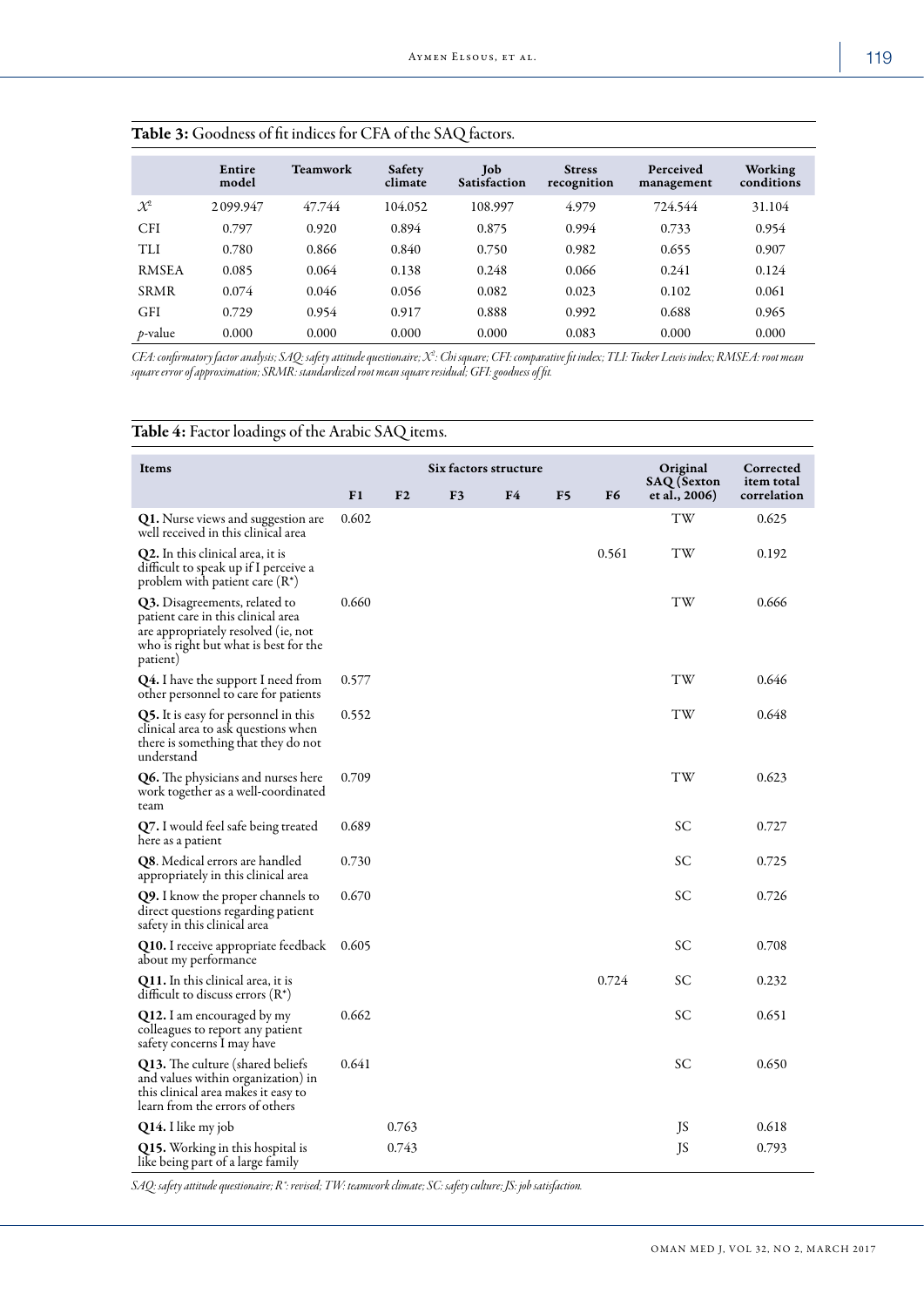# Table 4: Factor loadings of the Arabic SAQ items.

| continued                                                                                                                    |       |                |                       |       |       |       |                                |                         |
|------------------------------------------------------------------------------------------------------------------------------|-------|----------------|-----------------------|-------|-------|-------|--------------------------------|-------------------------|
| Items                                                                                                                        |       |                | Six factors structure |       |       |       | Original<br><b>SAQ</b> (Sexton | Corrected<br>item total |
|                                                                                                                              | F1    | F <sub>2</sub> | F <sub>3</sub>        | F4    | F5    | F6    | et al., 2006)                  | correlation             |
| <b>Q16.</b> This hospital is a good place<br>to work                                                                         | 0.509 |                |                       |       |       |       | JS                             | 0.772                   |
| <b>Q17.</b> I am proud to work at this<br>hospital                                                                           |       | 0.661          |                       |       |       |       | JS                             | 0.832                   |
| Q18. Morale in this clinical area<br>is high                                                                                 |       | 0.526          |                       |       |       |       | JS                             | 0.714                   |
| <b>Q19.</b> Fatigue impairs my<br>performance during emergency<br>situations (eg, emergency<br>resuscitation, haemorrhaging) |       |                | 0.772                 |       |       |       | SR                             | 0.731                   |
| <b>Q20.</b> When my workload becomes<br>excessive, my performance is<br>impaired                                             |       |                | 0.849                 |       |       |       | SR                             | 0.790                   |
| <b>Q21.</b> I am less effective at work<br>when fatigued                                                                     |       |                | 0.844                 |       |       |       | SR                             | 0.802                   |
| <b>Q22.</b> I am more likely to make<br>errors in tense or hostile situations                                                |       |                | 0.795                 |       |       |       | SR                             | 0.743                   |
| <b>Q23.</b> Management supports my<br>daily efforts                                                                          |       |                |                       | 0.699 |       |       | PM                             | 0.735                   |
| <b>Q24.</b> Management does not<br>knowingly compromise the safety<br>of patients                                            |       |                |                       | 0.742 |       |       | PM                             | 0.740                   |
| <b>Q25.</b> Management is doing a good<br>job                                                                                |       |                |                       | 0.730 |       |       | PM                             | 0.757                   |
| <b>Q26.</b> Problem personnel are dealt<br>with constructively                                                               |       |                |                       |       | 0.672 |       | PМ                             | 0.805                   |
| <b>Q27.</b> I get adequate, timely info<br>about events that might affect my<br>work                                         |       |                |                       |       | 0.758 |       | PM                             | 0.796                   |
| <b>Q28.</b> The levels of staffing in this<br>clinical area are sufficient to handle<br>the number of patients               |       |                |                       |       | 0.641 |       | PM                             | 0.604                   |
| <b>Q29.</b> This hospital does a good job<br>of training new personnel                                                       |       |                |                       |       | 0.641 |       | WC                             | 0.793                   |
| <b>Q30.</b> All the necessary information<br>for diagnostic and therapeutic<br>decisions is routinely available to<br>me     |       |                |                       |       | 0.641 |       | WС                             | 0.714                   |
| <b>Q31.</b> Trainees in my discipline are<br>adequately supervised                                                           |       |                |                       |       | 0.641 |       | WС                             | 0.755                   |
| <b>Q32.</b> Communication breakdowns<br>that lead to delays in delivery of care<br>are common                                |       |                |                       |       |       | 0.664 | --                             | 0.085                   |

*SAQ: safety attitude questionaire; JS: job satisfaction; SR: stress recognition; PM: perception of management; WC: working condition.*

third factor consists of four questions and shows the acknowledgement of how performance is influenced by stressors. This factor explains 6.9% of the total variance. The fourth factor includes three questions and determines the acknowledgement of management role and explains 5.3% of the variability of data. The fifth factor comprises six questions and explains 4.5% of data variability. It indicates the quality of the work environment and logistical support. The sixth factor includes three questions

and indicates communication openness. It explains 3.1% of the variability of data [Table 4].

# DISCUSSION

This study is unique and important since it touches on the essential components of health care quality. It is the first time that the Agency for Healthcare and Research Quality (AHRQ) guidelines have been used to translate into Arabic.

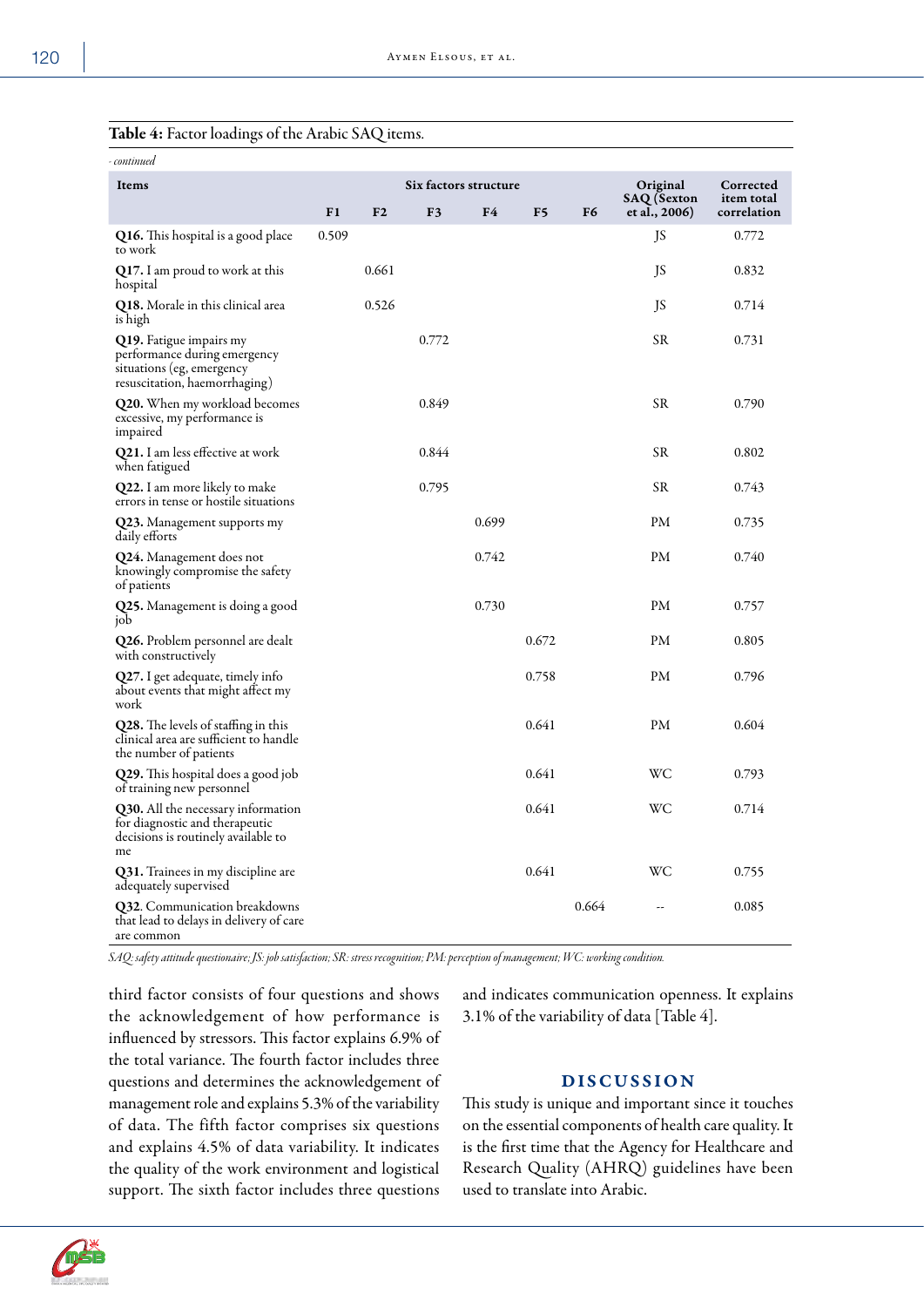This study evaluated the psychometric properties (validity and reliability) of the SAQ/AV. The first translation of the SAQ had problems with conveying intended meanings of some words. For example, in item 1 "Nurse input is well received in this clinical area", the word "input" was difficult to translate, although it had equivalent in Arabic. The best translation given was "Nurse's views and suggestions are well received in this clinical area." Similarly, the Swedish translation amended the same question of the SAQ, and the word "input" was translated as "suggestion and feedback."26 Other words also presented challenges in the Arabic translation but not in other languages, for example "Fatigue" in item 20 and "culture" in item 13 were not amended in other studies.14,27 Generally, the Arabic wording in the translated SAQ was clear, unambiguous, and easy to understand.

The CVI for items and scales showed high relevance and excellent agreement between raters ( $k > 0.75$ ). Unlike previous studies,<sup>27,28</sup> the majority of items had I-CVI equal to or above 0.88, while the lowest six items received 0.77, which are still above the recommended value of 0.75, indicating good content validity.27 The S-CVI for all domains was above the recommended value of 0.90 except for stress recognition, which was 0.85. Polit et al,<sup>29</sup> recommended at least 0.90 for S-CVI, while Zimmermann et al, $^{27}$  revealed that a S-CVI of 0.83 indicated good content validity and suggesting participants had no problem in understanding the questionnaire items.

Compared to previous studies whose response rates ranged from 52% to 79%, our response rate was a tremendous 91.6%.<sup>8,11,13,14,28</sup> This result could be attributed to the excellent training provided to the nursing students, and to the face-to-face interview method of collecting the data (trained students sat with the participants and provided information about the study and its objectives). Also, the encouragement of hospital leaders to staff to participate in the study, the fact that participation was anonymous, and relatively short time taken to complete the questionnaire, all contributed to the high response rate. Interestingly, several participants said, "The topic of patient safety attracted us and we would like to see the feedback as soon as you disseminate your results."

With regard to reliability analysis, a Cronbach alpha value of < 0.70 indicates low correlation

among items. The Arabic version had a Cronbach alpha equal to 77.7 (74.7−82.2). These findings are quite similar to and sometimes better than those of previous studies.12,13,26,28,30–32

The good internal consistency indicates that the SAQ/AV items measure the same concepts of attitude and behavioral aspects of health providers in view of patient safety in their clinical area. Furthermore, the high alpha value for the SAQ/AV factors may indicate good internal consistency of the whole instrument.<sup>33</sup> The half-split technique showed high correlation as measured by ICC which exceeded 0.688. Correlation between factors showed positivity with all domains except with stress recognition. The higher the perceived level of stress, the lower the total safety culture score is. This findings are consistent with previous studies.<sup>8,11,13</sup> Items of stress recognition address self-behavior, for instance: "fatigue impairs my performance during emergency situation." Unlike the stress recognition items, the items of other scales address the behavior and attitudes of health workers and their effect on the safety climate. The strongest correlation ( $r = 0.70$ ) was between teamwork climate and safety climate, which differs from the findings of Sexton et al,<sup>8</sup> and Kaya et al,<sup>12</sup> who found a strong correlation between working conditions and safety climate.

Confirmatory factor analysis of the 32 items was generally satisfactory but less than perfect compared with other results.<sup>24,30,31</sup> The *p*-value of < 0.001 is against the fit of the model to the data, as TLI (0.780) and CFI (0.797) were below the recommended cut off values. RMSEA (0.085) exceeds the suggested value of 0.08 and SRMR (0.074) is below the cut off value of 0.10.

The distribution of the questions among factors was found to be slightly different from that in the original SAQ. The questions of teamwork and safety climate were merged into one factor. A new factor was appeared which included one question from teamwork climate, one from safety climate, and the question 36 of the short form 2006. This factor was named "communication openness". This stresses the importance of communication as a driver to patient safety in Palestine and should be considered when seeking to assess the patient safety culture status quo in the future. In addition, two questions from perception of management were shifted to working condition; however, the panel of expert (survey team) had suggested before to move the question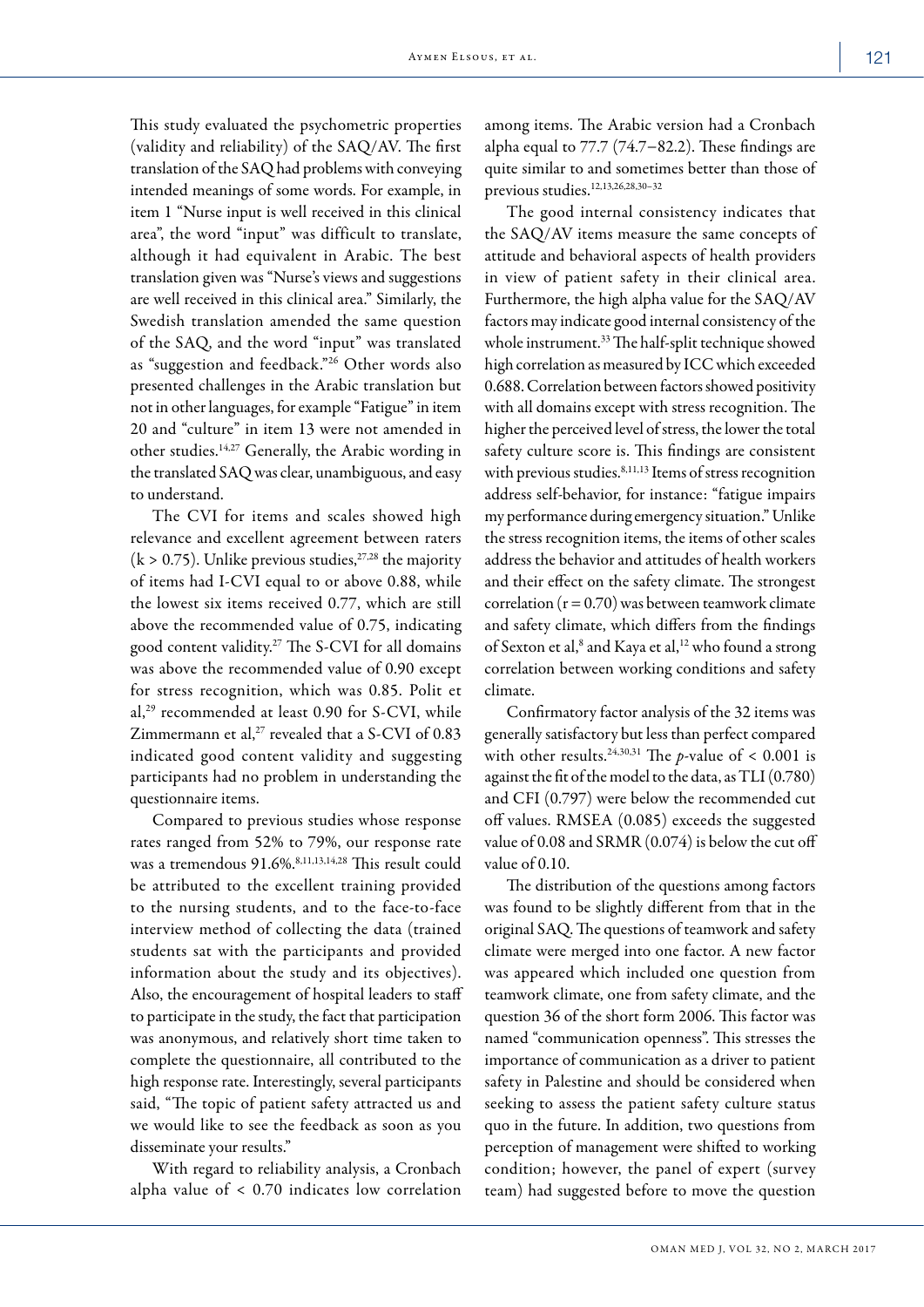29 to working condition because it determines the workplace safety in Palestinian culture. No changes have made in the stress recognition and job satisfaction.

In view of the changes that were necessary to make the study feasible in Palestinian settings, it appears that the SAQ/AV has generalizability limitation in the cross-cultural settings.

# CONCLUSION

The Arabic version of the SAQ shows good reliability, face, and content validity. The analysis of construct validity through CFA and EFA presents a satisfactory model, although minor adjustment and further evaluation of some items could be considered if reconsidering or improving the psychometric soundness for future use in other contexts. Generalization could be made after verifying again the reliability and validity of the SAQ. Safety culture assessment is one of the mandated requirements for any healthcare accreditation. Therefore, this tool will be a much-needed, useful, and appropriate aid to assess the safety attitudes of healthcare workers in Palestinian hospitals.

#### *Disclosure*

The authors declared no conflicts of interest. No funding was received for this study.

### *Acknowledgements*

We are grateful to all the nurses and physicians who participated in the study and to the Palestinian Ministry of Health and hospitals management, which facilitated the work. Special thanks to Mss Julie Webb-Pullman for revision and editorial assistance. We would like to thank IC-TUMS for their support.

#### **REFERENCES**

- Jha AK, Prasopa-Plaizier N, Larizgoitia I, Bates DW. Patient safety research: an overview of the global evidence. Qual Saf Health Care 2010 Feb;19(1):42-47.
- 2. Bates DW. Preventing medication errors: a summary. Am J Health Syst Pharm 2007 Jul;64(14)(Suppl 9):S3-S9, quiz S24-S26.
- 3. Najjar S, Hamdan M, Euwema MC, Vleugels A, Sermeus W, Massoud R, et al. The Global Trigger Tool shows that one out of seven patients suffers harm in Palestinian hospitals: challenges for launching a strategic safety plan. Int J Qual Health Care 2013 Dec;25(6):640-647.
- 4. Cooper JB, Gaba DM, Liang B, Woods D, Blum LN. The National Patient Safety Foundation agenda for research and development in patient safety. MedGenMed 2000 Jul;2(3):E38.
- 5. Huang DT, Clermont G, Kong L, Weissfeld LA, Sexton JB, Rowan KM, et al. Intensive care unit safety culture and outcomes: a US multicenter study. Int J Qual Health Care 2010 Jun;22(3):151-161.
- 6. Kline TJ, Willness C, Ghali WA. Determinants of adverse

events in hospitals–the potential role of patient safety culture. J Healthc Qual 2008 Jan-Feb;30(1):11-17.

- 7. Feng X, Bobay K, Weiss M. Patient safety culture in nursing: a dimensional concept analysis. J Adv Nurs 2008 Aug;63(3):310-319.
- 8. Sexton JB, Helmreich RL, Neilands TB, Rowan K, Vella K, Boyden J, et al. The Safety Attitudes Questionnaire: psychometric properties, benchmarking data, and emerging research. BMC Health Serv Res 2006 Apr;6:44.
- 9. Poley MJ, van der Starre C, van den Bos A, van Dijk M, Tibboel D. Patient safety culture in a Dutch pediatric surgical intensive care unit: an evaluation using the Safety Attitudes Questionnaire. Pediatr Crit Care Med 2011 Nov;12(6):e310-e316.
- 10. Colla JB, Bracken AC, Kinney LM, Weeks WB. Measuring patient safety climate: a review of surveys. Qual Saf Health Care 2005 Oct;14(5):364-366.
- 11. Nordén-Hägg A, Sexton JB, Kälvemark-Sporrong S, Ring L, Kettis-Lindblad A. Assessing safety culture in pharmacies: the psychometric validation of the Safety Attitudes Questionnaire (SAQ) in a national sample of community pharmacies in Sweden. BMC Clin Pharmacol 2010 Apr;10:8.
- 12. Kaya S, Barsbay S, Karabulut E. The Turkish version of the safety attitudes questionnaire: psychometric properties and baseline data. Qual Saf Health Care 2010 Dec;19(6):572- 577.
- 13. Kristensen S, Sabroe S, Bartels P, Mainz J, Christensen KB. Adaption and validation of the Safety Attitudes Questionnaire for the Danish hospital setting. Clin Epidemiol 2015 Feb;7:149-160.
- 14. Deilkås ET, Hofoss D. Psychometric properties of the Norwegian version of the Safety Attitudes Questionnaire (SAQ), Generic version (Short form 2006). BMC Health Serv Res 2008 Sep;8:191.
- 15. Hamdan M. Measuring safety culture in Palestinian neonatal intensive care units using the Safety Attitudes Questionnaire. J Crit Care 2013 Oct;28(5):886.e7-886.e14.
- 16. Modak I, Sexton JB, Lux TR, Helmreich RL, Thomas EJ. Measuring safety culture in the ambulatory setting: the safety attitudes questionnaire–ambulatory version. J Gen Intern Med 2007 Jan;22(1):1-5.
- 17. Helmreich RL, Merritt AC, Sherman PJ, Gregorich SE, Wiener EL. The Flight Management Attitudes Questionnaire (FMAQ). NASA/UT/FAA Technical Report 93-4. Austin, TX: The University of Texas; 1993.
- 18. Donabedian A. The quality of care. How can it be assessed? JAMA 1988 Sep;260(12):1743-1748.
- 19. Vincent C, Taylor-Adams S, Stanhope N. Framework for analysing risk and safety in clinical medicine. BMJ 1998 Apr;316(7138):1154-1157.
- 20. Agency for Healthcare Research and Quality. 2010 Translation Guidelines for the AHRQ Surveys on Patient Safety Culture [cited 2014 July 14]. Available from: http:// www.ahrq.gov/sites/default/files/wysiwyg/professionals/ quality-patient-safety/patientsafetyculture/resources/ transguide.pdf.
- 21. Yaghmale F. Content validity and its estimation. J Med Educ 2003;3(1):25-27.
- 22. Cohen JA. A Coefficient of agreement for nominal scales. Educ Psychol Meas 1960;20(1):37-46.
- 23. Bentler PM. Comparative fit indexes in structural models. Psychol Bull 1990 Mar;107(2):238-246.
- 24. Hu L, Bentler PM. Cutoff criteria for fit indexes in covariance structure analysis: Conventional criteria versus new alternatives. Struct Equ Modeling 1999;6(1):1-55.
- 25. Stone AT, Bransford RJ, Lee MJ, Vilela MD, Bellabarba C, Anderson PA, et al. Reliability of classification systems for subaxial cervical injuries. Evid Based Spine Care J 2010 Dec;1(3):19-26.
- 26. Göras C, Wallentin FY, Nilsson U, Ehrenberg A. Swedish translation and psychometric testing of the safety attitudes